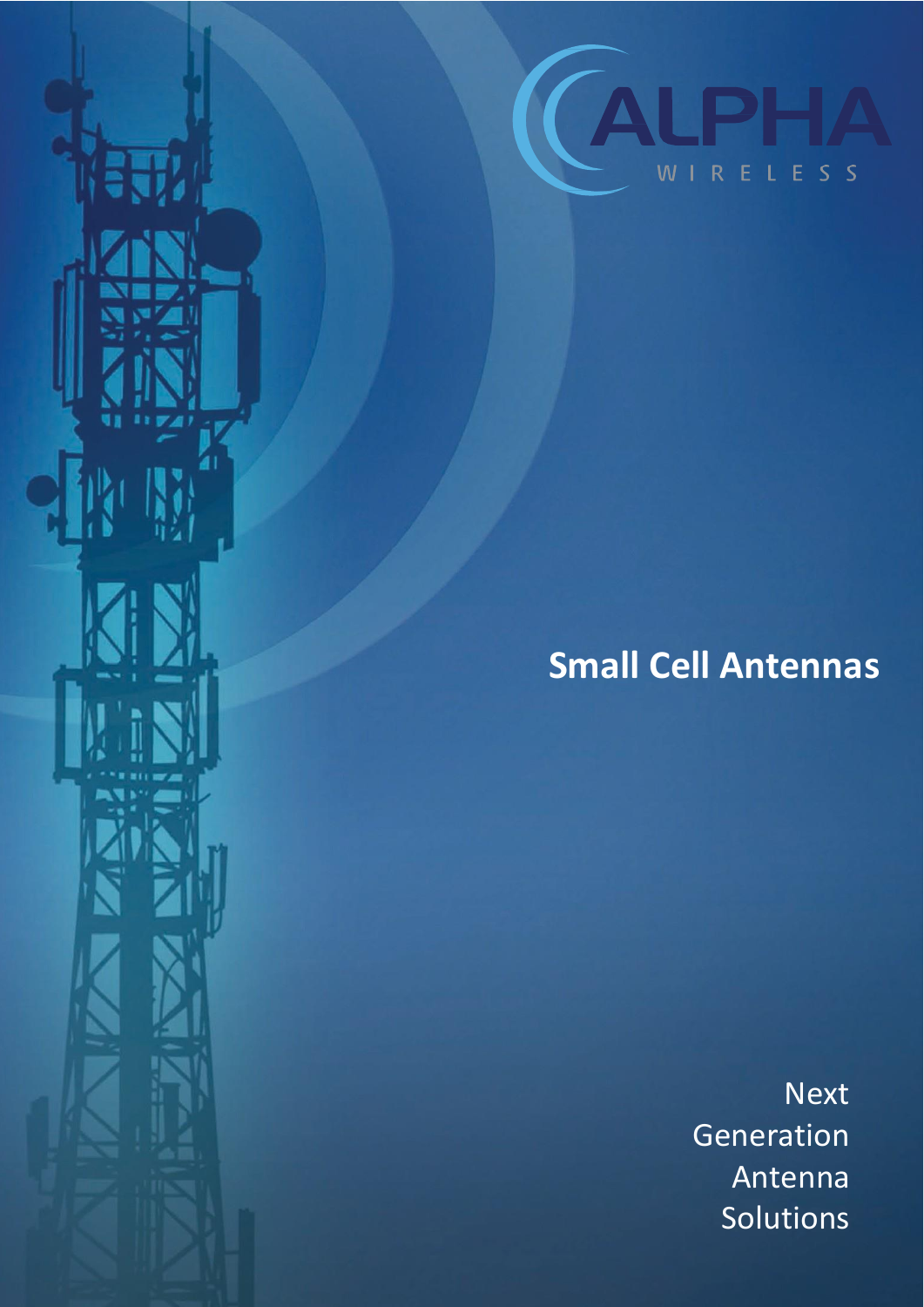## **Ultra Compact Small Cell Antennas**

## **with uncompromised RF performance**

Alpha Wireless antennas have been deployed by network operators worldwide to provide good quality coverage. Ultra-compact augments the number of mounting options for small cell sites: walls; poles; inside; outside; virtually anywhere! Alpha Wireless is market leader in small cell antenna technology.

### **Product Features:**

- Uncompromised RF performance in the smallest form factor.
- Available sizes~:
	- o Sector: 400mm x 160mm x 35mm
	- o OMNI Size: 500mm x 115mm
- x 698-960 & 1710-2690MHz UWB antenna options
- MIMO 2x2 Ports.
- Usable indoors or outdoors.
- x Available in 65°, 90°, 200° and 360°.
- Can be mounted directly on to a small cell radio.
- Optional integrated GPS.
- Flexibility in our design.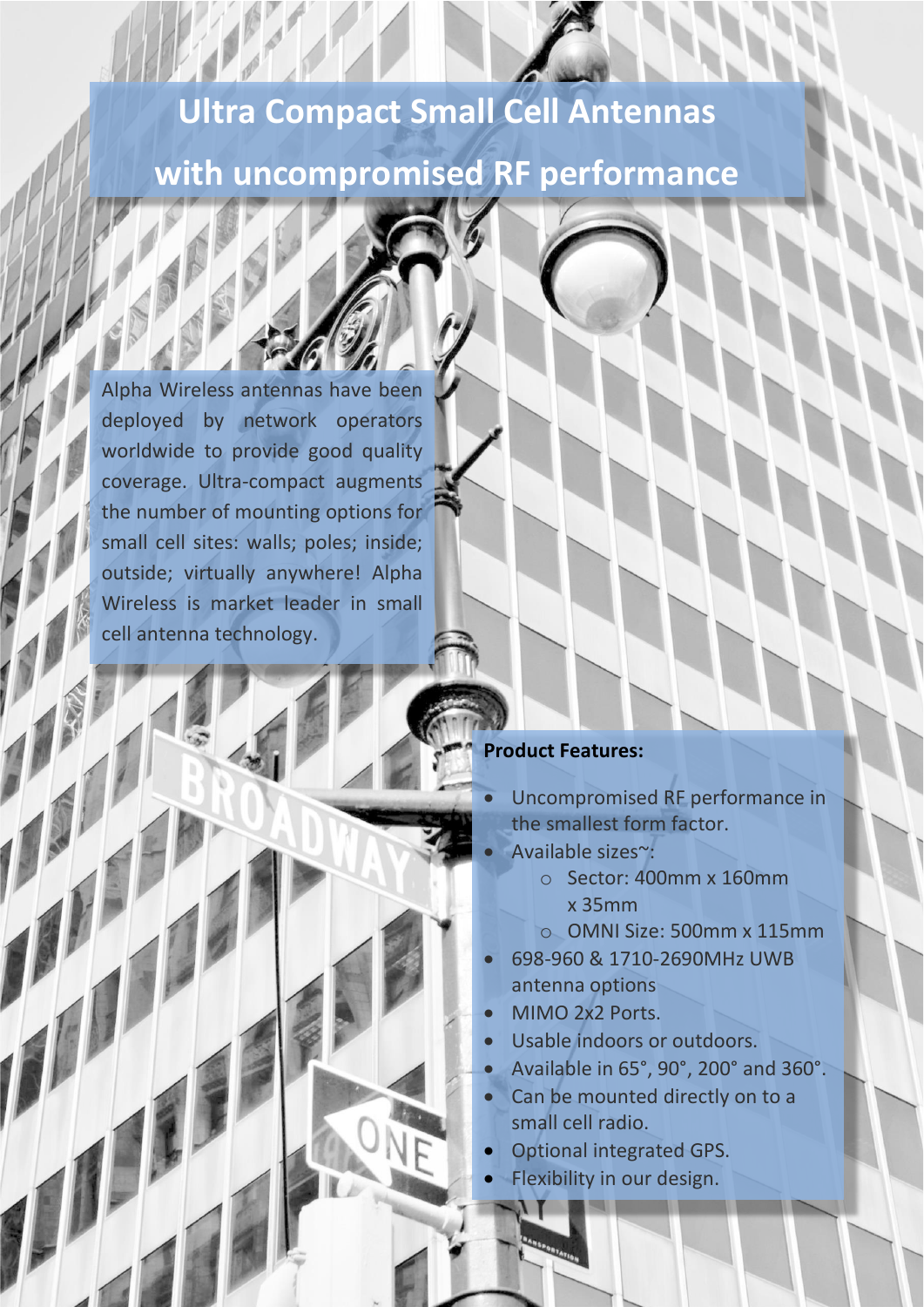